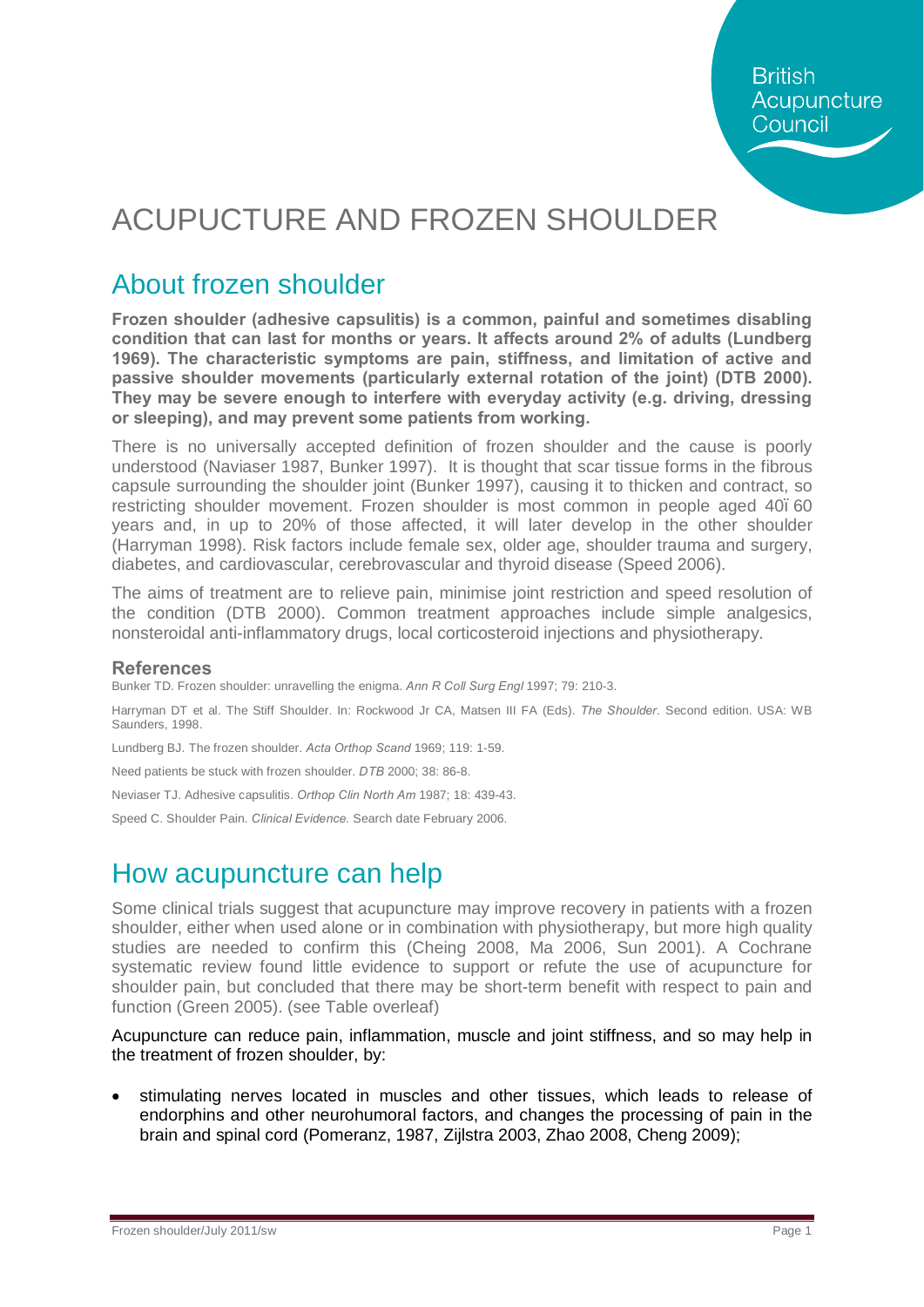- · reducing inflammation, by promoting release of vascular and immunomodulatory factors (Kim 2008, Kavoussi 2007, Zijlstra 2003);
- · enhancing local microcirculation, by increasing the diameter and blood flow velocity of peripheral arterioles (Komori 2009).

## About traditional acupuncture

Acupuncture is a tried and tested system of traditional medicine, which has been used in China and other eastern cultures for thousands of years to restore, promote and maintain good health. Its benefits are now widely acknowledged all over the world, and in the past decade traditional acupuncture has begun to feature more prominently in mainstream healthcare in the UK. In conjunction with needling, the practitioner may use techniques such as moxibustion, cupping, massage or electro-acupuncture. They may also suggest dietary or lifestyle changes.

Traditional acupuncture takes a holistic approach to health and regards illness as a sign that the body is out of balance. The exact pattern and degree of imbalance is unique to each individual. The traditional acupuncturisto skill lies in identifying the precise nature of the underlying disharmony and selecting the most effective treatment. The choice of acupuncture points will be specific to each patient op needs. Traditional acupuncture can also be used as a preventive measure to strengthen the constitution and promote general wellbeing.

An increasing weight of evidence from Western scientific research (see overleaf) is demonstrating the effectiveness of acupuncture for treating a wide variety of conditions. From a biomedical viewpoint, acupuncture is believed to stimulate the nervous system, influencing the production of the body to communication substances - hormones and neurotransmitters. The resulting biochemical changes activate the body's self-regulating homeostatic systems, stimulating its natural healing abilities and promoting physical and emotional wellbeing.

## About the British Acupuncture Council

With over 3000 members, the British Acupuncture Council (BAcC) is the UK<sup>®</sup> largest professional body for traditional acupuncturists. Membership of the BAcC guarantees excellence in training, safe practice and professional conduct. To find a qualified traditional acupuncturist, contact the BAcC on 020 8735 0400 or visit [www.acupuncture.org.uk](http://www.acupuncture.org.uk/)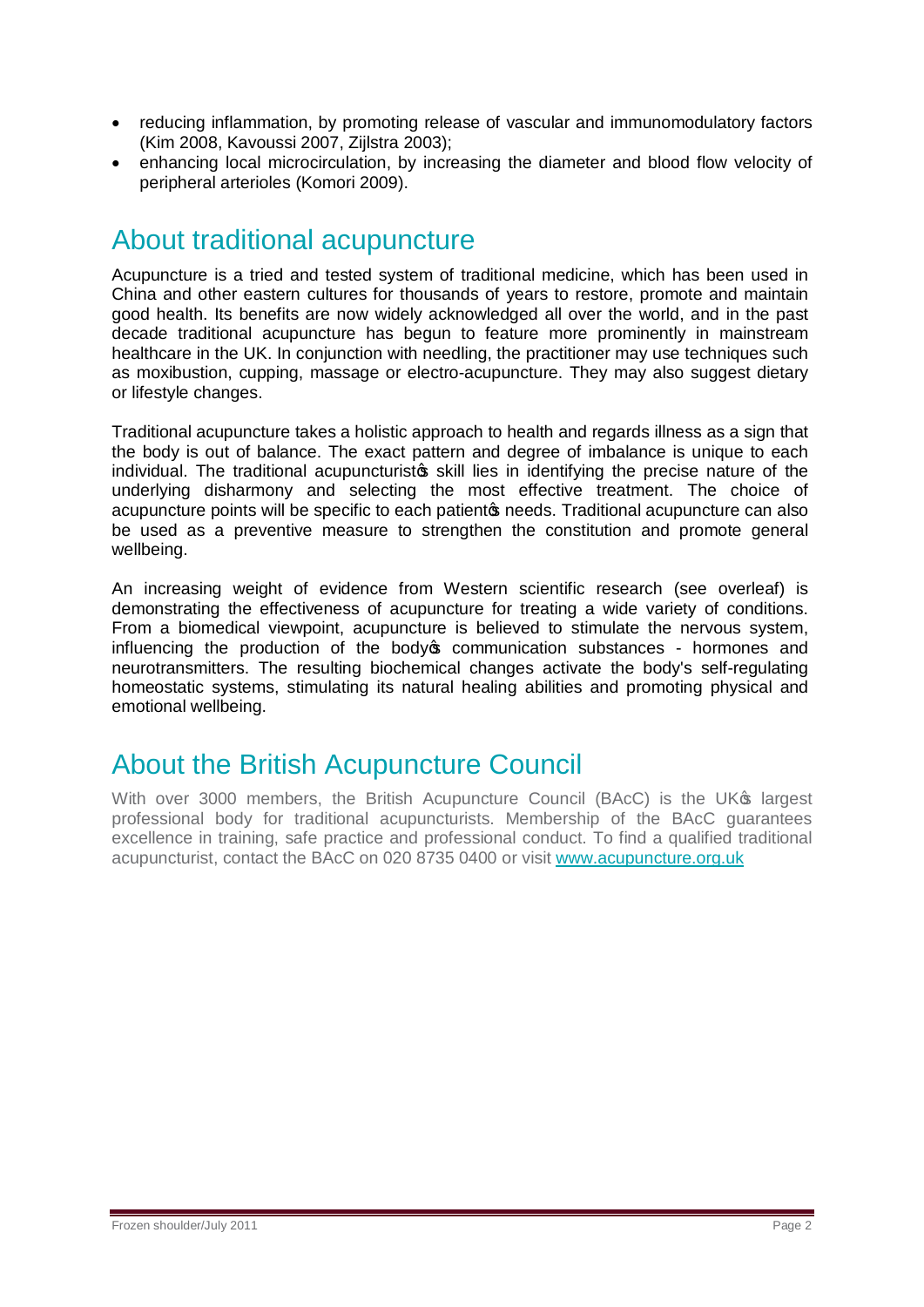# ACUPUNCTURE AND FROZEN SHOULDER

## The evidence

| Research       | <b>Conclusion</b> |
|----------------|-------------------|
| <b>Reviews</b> |                   |

Green S et al. Acupuncture for shoulder pain. *Cochrane Database Syst Rev* 2005; 18: CD005319.

A systematic review, including nine randomised controlled trials, that assessed the evidence for acupuncture in the treatment of frozen shoulder and other causes of shoulder pain (e.g. rotator cuff disease, osteoarthritis). There was no significant difference in short-term improvement associated with acupuncture when compared to placebo, but this could have been due to small sample sizes. Acupuncture was of benefit over placebo in improving the Constant Murley Score (a measure of shoulder function) at 4 weeks (weighted mean difference [WMD] 17.3, 95% CI 7.79 to 26.81). By 4 months, the difference between the acupuncture and placebo groups was still statistically significant, but the reviewers considered that it was no longer likely to be clinically significant (WMD 3.53, 95% CI 0.74 to 6.32). The results of a small pilot study demonstrated some benefit of both traditional and ear acupuncture plus mobilisation over mobilisation alone. There was no difference in adverse events related to acupuncture when compared to placebo, but this was assessed by only one trial. The reviewers concluded that, due to a small number of clinical and methodologically diverse trials, little can be concluded from their review, and that there is little evidence to support or refute the use of acupuncture for shoulder pain although there may be short-term benefit with respect to pain and function.

#### **Clinical studies**

Cheing GL et al. Effectiveness of electroacupuncture and interferential electrotherapy in the management of frozen shoulder. *J Rehabil Med* 2008; 40: 166-70.

A double-blind randomised controlled trial that assessed the addition of either electroacupuncture or interferential electrotherapy to shoulder exercises in the management of frozen shoulder. A total of 70 subjects were randomly allocated to receive either one of the test interventions (10 sessions) or no treatment (the control group), all for 4 weeks. Each patient is score on the Constant Murley Assessment and visual analogue scale were recorded at baseline, at the post-treatment session and at subsequent follow-up sessions. In both the electroacupuncture and interferential electrotherapy groups, the Constant Murley Assessment score increased and the visual analogue scale score decreased significantly (both p < 0.001). No significant change was seen in any outcome of the control group, and no significant difference was found between the two test intervention groups (all  $p > 0.05$ ). The observed improvement in both intervention groups lasted at least until the 6-month follow-up session. The researchers concluded that electroacupuncture or interferential electrotherapy in combination with shoulder exercises are both effective treatments for frozen shoulder, and are similarly effective.

of physical therapy and acupuncture to treat spontaneous frozen shoulder. *Am* 

Ma T et al. A study on the clinical effects A study that aimed to assess the therapeutic outcomes of combining acupuncture and physical therapy to treat frozen shoulder in 75 patients (mean age 54.8 years). The average duration of frozen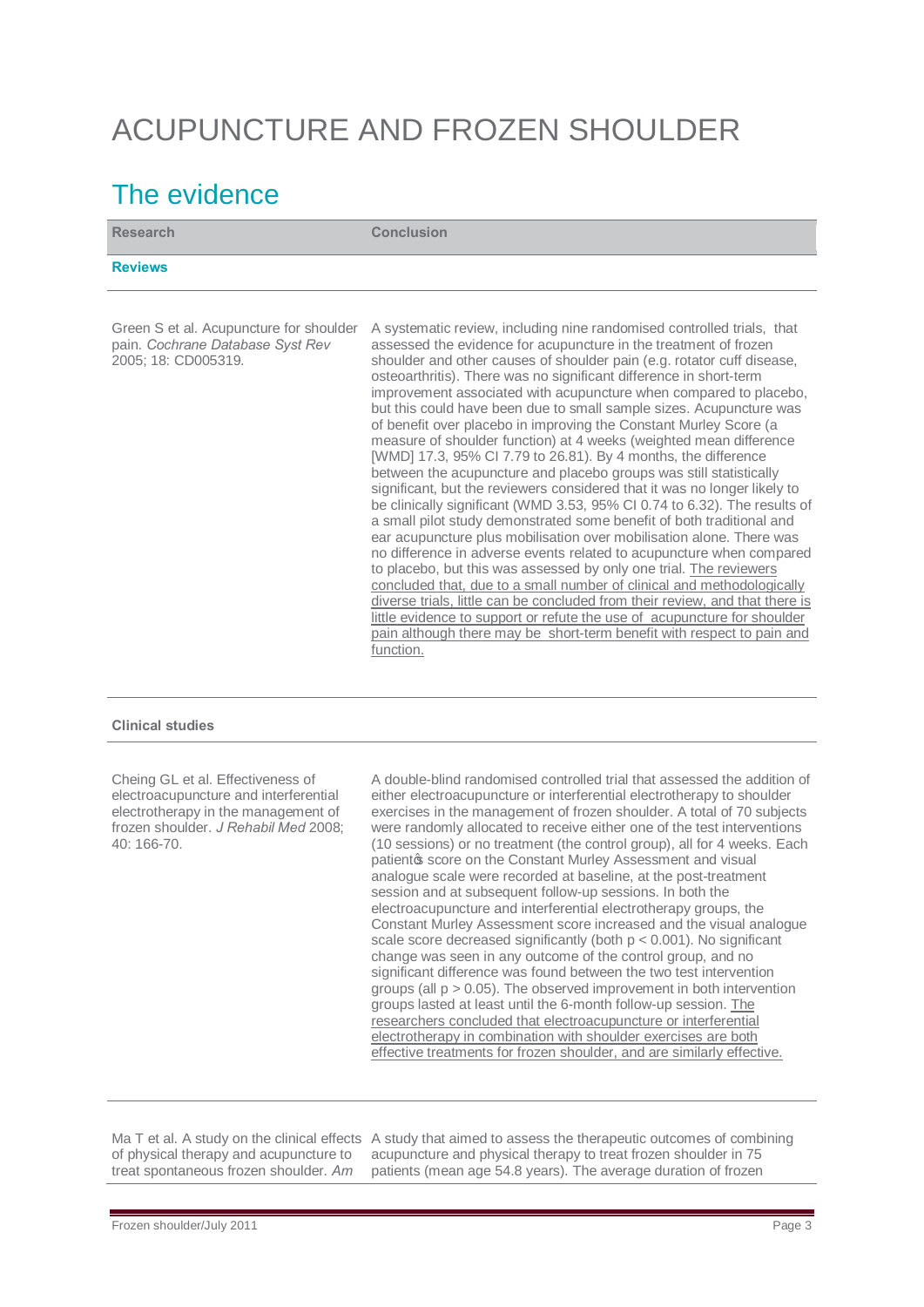| J Chin Med 2006; 34:759-75.                                                           | shoulder was 25.8 weeks. In all, 30 patients were treated with physical<br>therapy, 30 with acupuncture and 15 with both therapies. Before<br>treatment, all patients were evaluated for static pain, motion pain,<br>active and passive range of motion and quality of life. Follow-up<br>assessments were conducted in the 2nd and 4th week. All patients<br>showed improvement in quality of life (Short Form-36). Pain was<br>controlled better by acupuncture while range of motion improved<br>following physical therapy. However, patients treated by both methods<br>had the best outcome. The researchers concluded that a combination<br>of acupuncture and physical therapy to treat frozen shoulder leads to a<br>better outcome than using only one or other therapy.     |
|---------------------------------------------------------------------------------------|-----------------------------------------------------------------------------------------------------------------------------------------------------------------------------------------------------------------------------------------------------------------------------------------------------------------------------------------------------------------------------------------------------------------------------------------------------------------------------------------------------------------------------------------------------------------------------------------------------------------------------------------------------------------------------------------------------------------------------------------------------------------------------------------|
| Sun KO et al. Acupuncture for frozen<br>shoulder. Hong Kong Med J 2001; 7:<br>381-91. | A randomised controlled trial that evaluated the effectiveness of<br>acupuncture for frozen shoulder in 35 patients. The treatment groups<br>comprised exercise alone or exercise plus acupuncture, both given for<br>6 weeks. Functional mobility, power and pain were assessed by a<br>blinded assessor using the Constant Shoulder Assessment, at<br>baseline, 6 weeks and 20 weeks. Patients in the exercise plus<br>acupuncture group experienced significantly greater improvement<br>(76.4% vs. 39.8% with exercise alone; p=0.048). This was sustained at<br>the 20-week re-assessment (77.2% and 40.3%, respectively; p=0.025).<br>The researchers concluded that the combination of acupuncture plus<br>shoulder exercises may offer effective treatment for frozen shoulder. |
|                                                                                       | Longbottom J, Green A. Effectiveness of An n-of-1 study that assessed the effects of acupuncture at a single<br>single-point acupuncture to Stomach 38 point (ST38) compared to exercises alone on range of shoulder                                                                                                                                                                                                                                                                                                                                                                                                                                                                                                                                                                    |

(Tiaokou) on pain and disability in subjects with frozen shoulder. *J Acupunct Assoc Chart Physiotherapists* 2009; 1: 37-46.

movement, pain and disability in four patients with primary idiopathic frozen shoulder. The protocol comprised five phases involving an initial baseline phase, an exercise A phase, an acupuncture intervention B phase, a further exercise A phase and a final acupuncture intervention B phase (i.e. an ABAB research design). These phases constituted the trial and included a total of 20 treatments over a period of 50 days. A second physiotherapist, who was blinded to the protocol received, administered the Shoulder Pain and Disability Index before and after the trial, and performed a baseline measurement assessment of active range of movement of the affected and unaffected shoulders, and then on four occasions during each ABAB phase for a total of 16 measurements. Two patients had a reduction in pain and disability, and some improvement in active shoulder elevation. The other two had no improvement in pain, disability or range of elevation. The researchers concluded that their result offered only limited evidence of the efficacy of the ST38 acupuncture point for improving symptoms of pain, stiffness and functional impairment in patients suffering from frozen shoulder, and were inconclusive.

#### **Research on mechanisms for acupuncture in general**

Komori M et al. Microcirculatory responses to acupuncture stimulation and phototherapy. *Anesth Analg* 2009; 108: 635-40.

An experimental study on rabbits, in which acupuncture stimulation was directly observed to increase diameter and blood flow velocity of peripheral arterioles, enhancing local microcirculation.